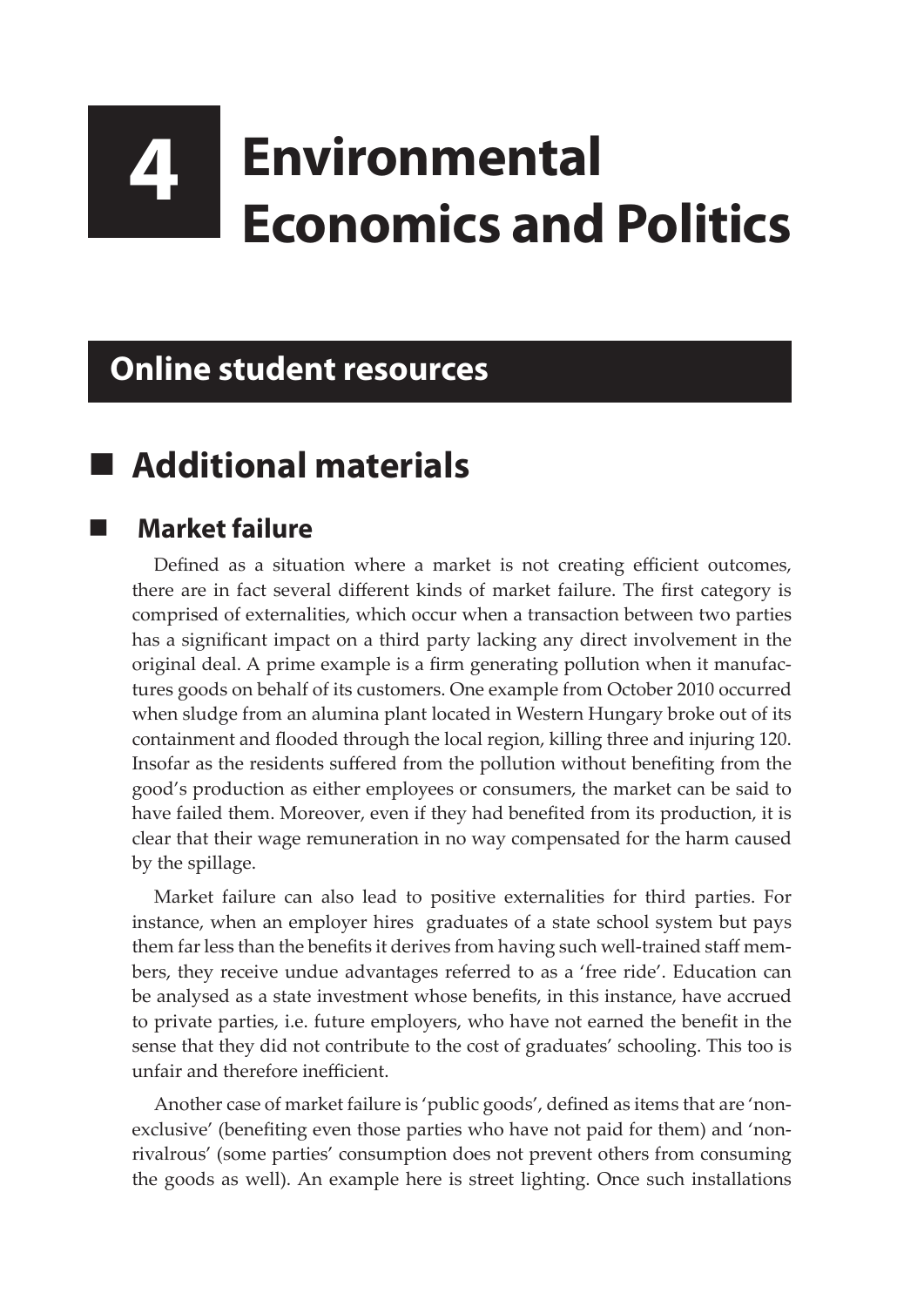have been set up, everyone can use them, and their use by one party does not prevent another from doing the same. It is very hard for private parties to make profits running streetlights since there is no pricing mechanism that rewards them satisfactorily for consumers' use of their good. Yet streetlights are necessary to society, if only because they support other productive activities. This is another situation where the market system fails, and often one that will be funded by governments redistributing tax revenues.

A third category of market failure is the imperfect distribution of information between participants to a transaction, creating situations where one party can take advantage of the other and be rewarded without providing commensurate value in the exchange. A recent example of this is provided by the investment products whose disintegration sparked the 2008 credit crunch. These instruments were sufficiently complicated (based on generally undisclosed assumptions about financial market correlations) for many buyers to have misunderstood the nature of the risks they were assuming. The subsequent meltdown in the assets' value, after financial institutions had already received large sums upfront for selling them, led to a massive transfer of wealth to one small sector of the economy (banks) to the detriment of all others (investors in general). The market failure was patent, given that the original transactions had been between private parties operating without effective supervision. Normally, it is only through strong government regulatory systems that these kinds of dysfunctions can be minimized.

A final category of market failure occurs when one (or a few) participant(s) in a marketplace accumulate disproportionate power, preventing normal supply and demand mechanisms from determining fair prices. In situations where there is a single seller ('monopoly') or buyer ('monopsony'), or else a cartel of sellers ('oligopolies') or buyers ('oligopsonies'), market participants who are not members of one of these groups will not be given a fair chance to influence outcomes. A prime example is the OPEC oil cartel, which can decide its oil production quantities for strategic reasons that have nothing to do with market forces. A not dissimilar example is the power that Russia has over the European energy markets due to its large gas reserves. Russia may not have a monopoly but it is in a position to impose its pricing policies more or less irrespective of consumer behaviour. This is due to the lack of substitute products and comprises one reason why so many EU governments are looking to build an infrastructure in home grown renewable energies. In terms of government policy, many countries have competition authorities whose purpose is specifically to prevent the kind of market failure that is caused by inadequate competition. In Adam Smith's market theory, competition is considered absolutely crucial to a market finding its equilibrium price (i.e. the level where prices constitute accurate indicators of value) – a precondition for the optimal allocation of resources. Conversely, where market prices are inaccurate due to some participants' power strategies, business decisions will be irrational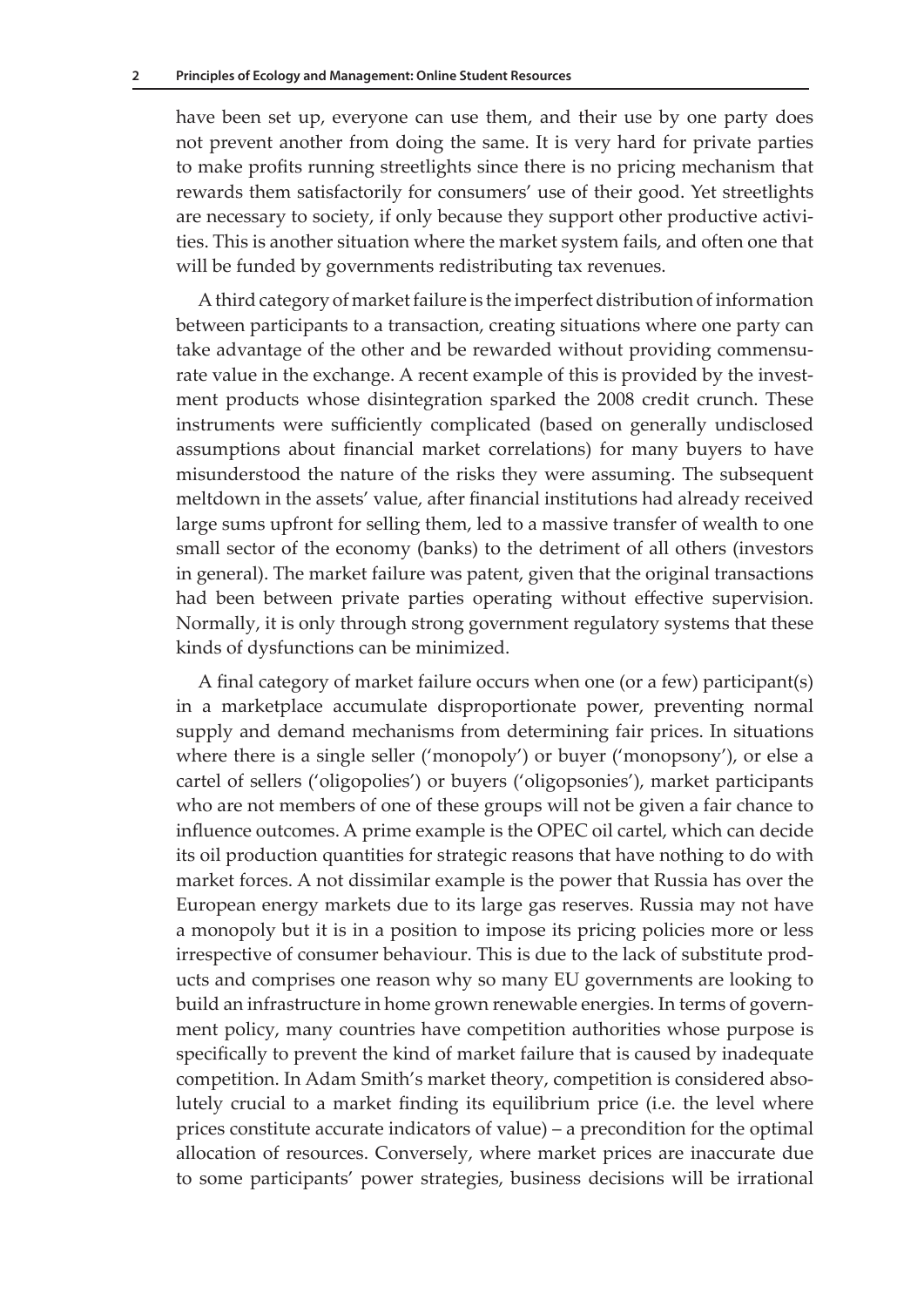(people will consume too much or produce too much) and the economy will suffer from dis-equilibrium. This is the very opposite of market efficiency.

Sitkin, A. and Bowen, N. (2010), International Business: Challenges and Choices, Oxford University Press

**Carbon cap-and-trade**

The starting point for this discussion is the requirement that global carbon emissions decrease. The merit of the Stern Report (2006), an extensive study praised by bodies as diverse as the OECD, the UN and Greenpeace, is to have highlighted the relatively acceptable cost of environmental action (1 percent of GDP) compared with the wholy unacceptable cost of inaction (20 percent of GDP, mass destruction and death). With companies accounting for anywhere from one-third to 60 percent of total global C02 emissions, the question is no longer whether MNEs need to change but the best way of achieving this.

'Deep environmentalists' who prioritise sustainability above all other considerations would argue against the principle of voluntary compliance and advocate governmental regulations mandating that C02 emissions level out at 450 ppm or less. This is a coherent position but one that frightens certain constituencies, particularly neo-liberal ones that mistrust government. Their preference is for market-based solutions such as cap-and-trade systems that create positive and negative economic incentives for companies to reduce emissions.

At present, the most advanced carbon finance system in the world is the European Union Emission Trading Scheme (ETS), although Barack Obama's Administration has also been accelerating plans for a similar mechanism in the US. The basic principle of all schemes of this kind is that national governments will receive internationally agreed allocations for acceptable carbon emissions, before breaking these credits down within their national economies at the level of each sector and then of each company. The ceiling on national (thus subnational) allocations will diminish every year to ensure that overall emissions remain below the safe levels determined in the Stern Report or subsequent UN conferences, such as Bali 2007 or Copenhagen 2009. Participants in the scheme will be motivated to take steps to reduce their own emissions since they will otherwise have to pay extra to purchase other parties' allocations if they exceed their own. Conversely, they will also be able to sell any unused credits for a profit. It is because of this latter provision that some analysts portray participation in carbon trading schemes as a key factor in future corporate valuations (Brinkman et al 2008).

The problem is the great uncertainty affecting the implementation of such schemes. Firstly, whereas scientists may be able to agree on what constitutes acceptable total global emissions, the distribution of allocations between nation-states is politically very contentious. This is largely because LDCs have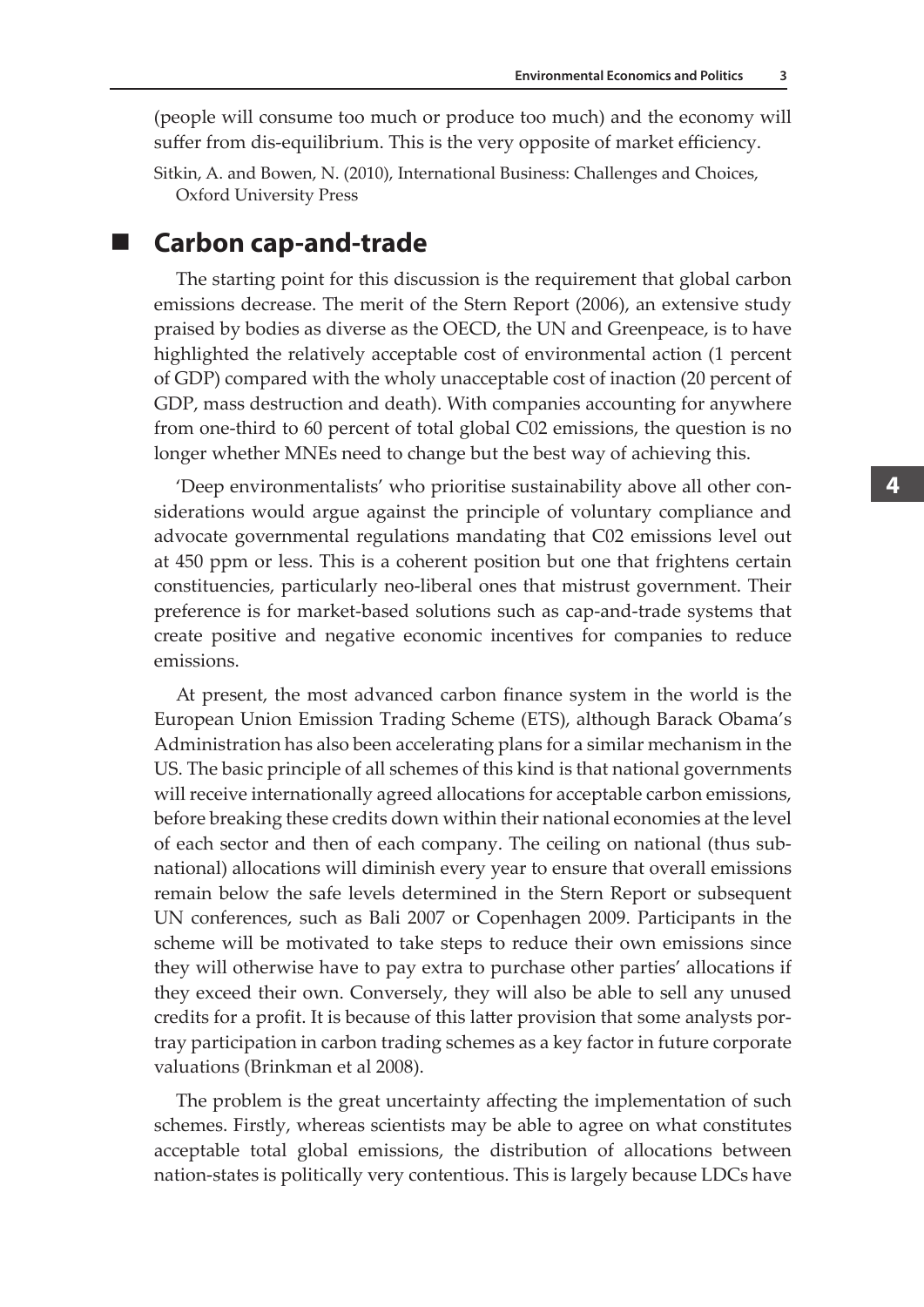(quite understandably) argued that it is unfair that they be forced to pay for carbon emissions today because the world's wealthier countries, who polluted without paying during their own development trajectories, have already exhausted the planet's physical possibilities. This principle is widely accepted but encounters resistance from countries who do not recognise its validity for new economic superpowers such as China and India – despite the fact that until recently both of these countries were more or less at a pre-industrial level of economic development, and therefore had very little to do with the existing C02 concentrations in the atmosphere.

A second area of contention is the way that national governments decide to allocate carbon emission credits among different domestic sectors and companies (and whether such initial allocations should be free or involve a levy). This is a process that is subject to enormous lobbying, and not always in an entirely transparent manner. As witnessed by price volatility in budding carbon financial markets such as London's European Climate Exchange or the Chicago Climate Exchange (http://chicagoclimatefuturesexchange.com/), after several years of preparing for the full-blown implementation of cap-and-trade schemes, very few value benchmarks have been established. It is difficult for companies to commit whole-heartedly to carbon reduction when they are unable to price its value in the marketplace yet are under no legal requirement to make any substantial changes. Moreover, the relative failure of the 2009 Copenhagen conference, which ended without any defined targets being set, bodes poorly for future clarity. In the absence of an agreement, there is little hope of building upon whatever negligeable progress has been realised so far in existing schemes such as the UK's tradable green certificate system (which obliges all electricity suppliers to supply a specific proportion of renewable energy, subject to a costly buyout) or, above all, the European Union's emissions trading scheme (ETS). In terms of this latter programme, a major problem has been that, "The reduction in industrial output caused by the recession has allowed big polluters to build up a bank of carbon permits which they can carry into the next phase of the trading scheme. If nothing is done to annul them or to crank down the proposed carbon cap (which, given the strength of industrial lobbies and the weakness of government resolve, is unlikely) these spare permits will vitiate (ETS) phase three as well. Unlike the Kyoto protocol, the EU's emissions trading system will remain alive. It will also remain completely useless" (Monbiot 2010).

Yet there is no doubt that companies have good cause to want to learn how to operate in a low-carbon economy. Analysts are already predicting that the economic effects of losing access to the hydrocarbon fuels that power contemporary economies will, in the absence of alternatives, doom future civilisations to a level of impoverishment currently typifying "a very poor third-world country" (Monbiot 2007). Clearly, this is in no one's interest.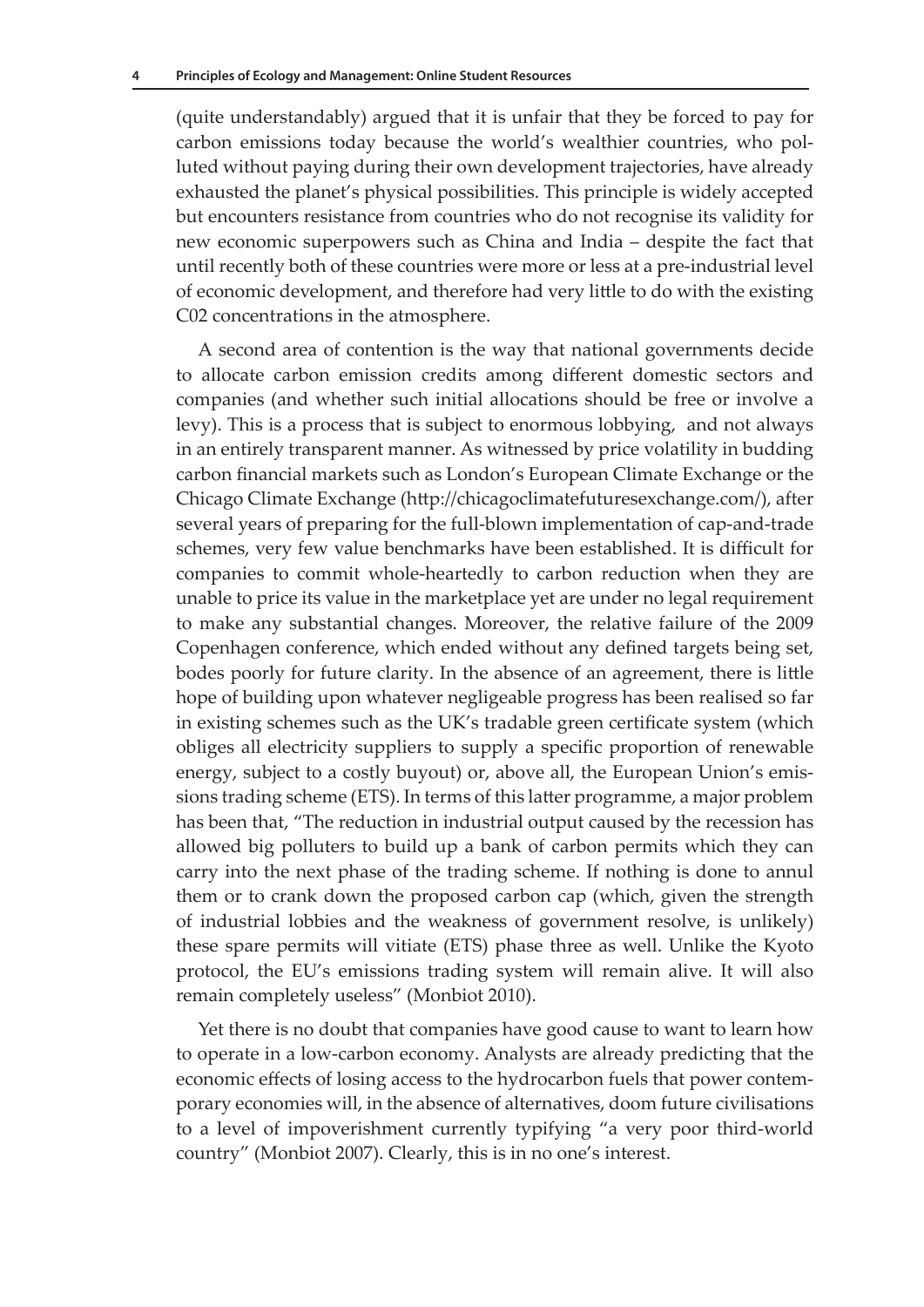Brinkman, M., Hoffman, N. And Oppenheim, J. (October 2008), How climate change could affect corporate valuations, available at www.mckinseyquarterly.com, accessed 5 October 2010

Monbiot, G. (2007), *Heat: How to Stop the Planet Burning*, Penguin

Monbiot, G. (20 September 2010), Climate change enlightenment was fun while it lasted. But now it's dead, available at www.guardian.co.uk, accessed 5 October 2010

Stern Report (2006), available at www.hm-treasury.gov.uk/, accessed 16 April 2009

#### ■ Revision tips

- Political economic paradigms shift over time. Classic neo-liberalism continues to dominate currently, despite growing disenchantment since the 2008 credit crunch. But there are many incompatibilities between classical and environmental economics: focus on self-interest vs. group-interest ('Tragedy of the Commons' dilemma); relative under-pricing of 'public goods' such as natural resources; inelasticity of supply to price where finite commodities are concerned; relative inelasticity of consumption to price where unsubstitutable generic inputs such as energy are concerned; impact on investment calculations when ecological lifecycle costing methods are introduced, etc.
- The precautionary principle dictates a requirement that the ecosphere be stewarded, if only to represent the interests of unborn generations. However, this can give an unfair advantage to 'free riders' who do not invest in the environment, creating disincentives for those who would otherwise be willing to eschew potential current benefits in the name of long-term environmental protection. An effective economic regime would internalise externalities (overcoming 'market failure') and price resource use at its fair value to ensure ecological justice.
- $\blacksquare$  There is a question as to the nature of economic activity in 'stationary state' / 'zero growth' context. The vision of 'closed loop' transformation processses raises questions about the feasability and cost of corporate abatement or mitigation efforts. The regulatory context is also a contributory factor.
- A very few environmental policies derive from global negotiations (i.e. the UN CDM scheme). The vast majority are drafted and policed at the national level. Local governments dispense "license-to-operate"; determine the contours of "public interest"; create incentives regimes (e.g. feed-in tariffs, subsidies), etc.
- One problem in an international business context is that multinational enterprises are motivated to play one government against another to seek the least expensive and most lax regulatory environment – an arbitrage driving many regimes into a "race to the bottom". Hence the need for a level playing field, explaining the recurrence of UN environmental conferences (1972 Stockholm through 2009 Copenhagen). The issue then becomes the ratifica-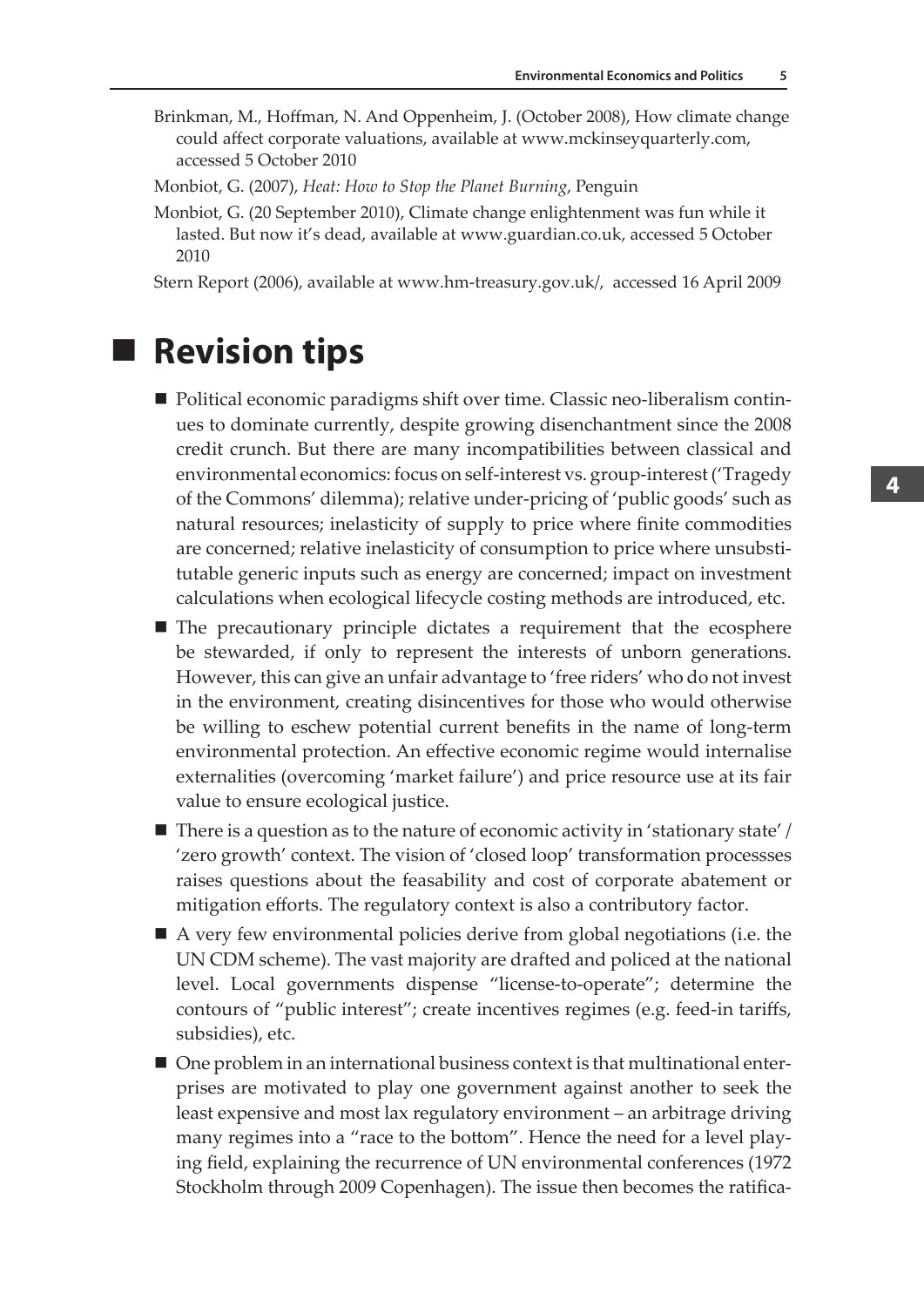tion and implementation of any decisions made at such conferences.

 Following the 2008 economic crisis, many governments have started to view green business opportunities as a new industrial revolution, thus as a new driver of economic growth. This explains the proliferation of national stimulus packages revolving around investments in green activities (R&D, infrastructure, etc.). In turn, this has created a number of infant industry situations that are not to the liking of neo-liberals opposed to government support mechanisms. A range of policy tools are being applied worldwide, including the detaxation of green products, carbon trading schemes, green standards, state-sponsored environmental R&D, direct subsidies, etc.

# **Online case study: The 2009 Copenhagen Climate Change Conference**

UN climate change conferences are prime examples of international policy frameworks whose effects are supposed to filter down over time into national and, ultimately, corporate consciousness. As with many cross-border governance mechanisms, however, agreements made in principle at the diplomatic level can differ greatly from frontline policy implementation. This is particularly true in an area with repercussions as monumental as the battle against climate change.

Scientists have long known about the potentially disastrous effects of greenhouse gases accumulating in the atmosphere. 1997 saw the Kyoto Protocol, a benchmarking exercise that led, for instance, to calls for global emissions of manmade substances such as CO2 to drop 20 percent below 1990 levels by the year 2020. In practice, however, Kyoto was weakened by several factors. Firstly, it required no concrete promises from its signatories, just statements of intent. Above all, two leading economies (the US and Australia) withdrew from the process after electing new governments; and almost no progress was made in terms of agreeing the differentiated responsibilities of older industrialised economies responsible for the lion's share of existing greenhouse gases, versus emerging powerhouses such as India and especially China. The net effect is that whereas many countries cut their per capita emissions (so-called 'carbon intensity') over the 2000s, overall economic growth, combined with general ecological inertia, led to a rapid rise in total global emissions.

On the back of this negative performance and following 2004 findings by the Paris IPCC conference of the world's leading economies that climate change is potentially lethal and caused by human activities, the UN scheduled a huge conference in Copenhagen for December 2009. The run-up to this event was marked by meetings like the 2007 Bali conference formulating the objective that global warming be kept below 2 degrees Celsius. There was also the rise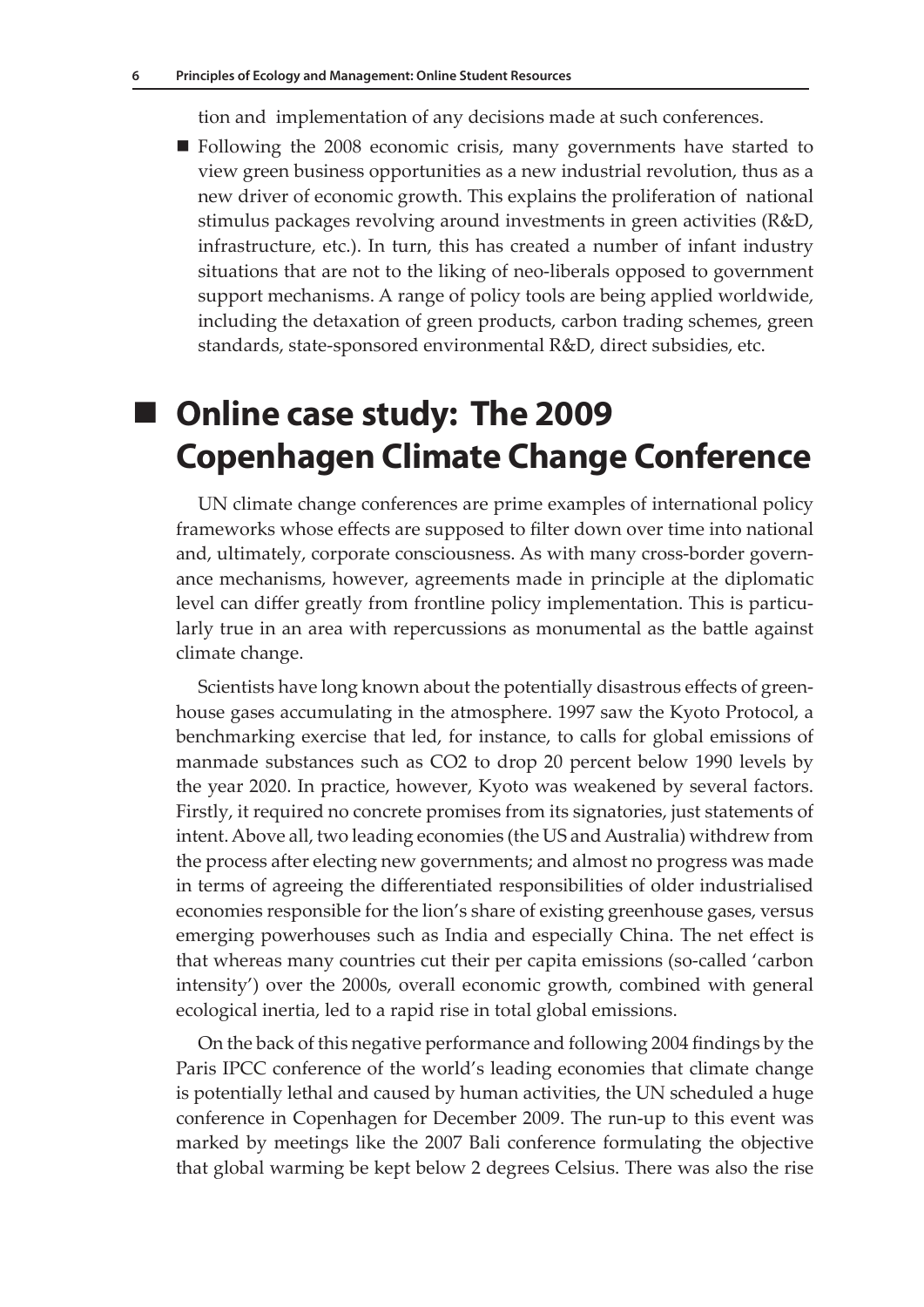of a small but vocal 'climate change denial' industry, largely funded by antigreen ideologists and/or oil companies with a dubious interest in "attacking the science" to prevent new environmental policies whose ultimate effect would damage profitability.

The main hurdle, however, remained the attribution of responsibilities for future industrial adaptations. A 2008 study (www.garnautreview.org.au) found that, "Richer countries tend to have much higher per capita emissions than poorer countries [as] the bulk of greenhouse gas emissions arise from the countries at the centre of global economic activity… China, the United States and the European Union, which between them are responsible for more than 40 per cent of global emissions". This classification contained some inconsistencies, however, as shown below.

| Country        | Tons per capita | Million tons C0, |
|----------------|-----------------|------------------|
| US             | 19.3            | 5,781            |
| Germany        | 9.49            | 785              |
| United Kingdom | 9.05            | 547              |
| China          | 4.42            | 5,839            |

**Figure 4.1:** 2005 climate change statistics (http://www.unep.org/climatechange/):

On one hand, the US clearly remains the world's leading culprit on a per capita basis. Moreover, along with the older European industrialised countries (and Japan), it is responsible for most of the existing accumulation of greenhouse gases in the atmosphere. In conditions such as these, it seemed only fair that the Copenhagen Conference should decide a system where the wealthy nations would compensate poorer ones for eschewing the 'dirty' but cheap older technologies that had powered the former group's own emergence. Certainly, this was the argument of leaders like China's Wen Jiabao – not to mention the island states that were on the point of disappearing due to rising ocean levels as the polar ice caps melted.

The problem with international conventions, however, is that politics often replace rationality. At Copenhagen, the United States delegation pointed out quite accurately that China had become the world's biggest emitter of CO2. Thus, allowing China to continue using its 'dirty' coal unabated made no sense, since the benefits of (costly) emission reductions in some parts of the world would be undermined by continued Chinese pollution. In addition and as is often the case, the debate came under the influence of non-environmental factors. One involved the contrast between China's now flourishing cash position as the world's leading exporter, and the financial problems besetting both the United States as the biggest debtor nation (and a prime customer of Chinese goods). Lastly, the health care debate raging at the time in the American domestic arena made US politicians less willing to offer generous concessions.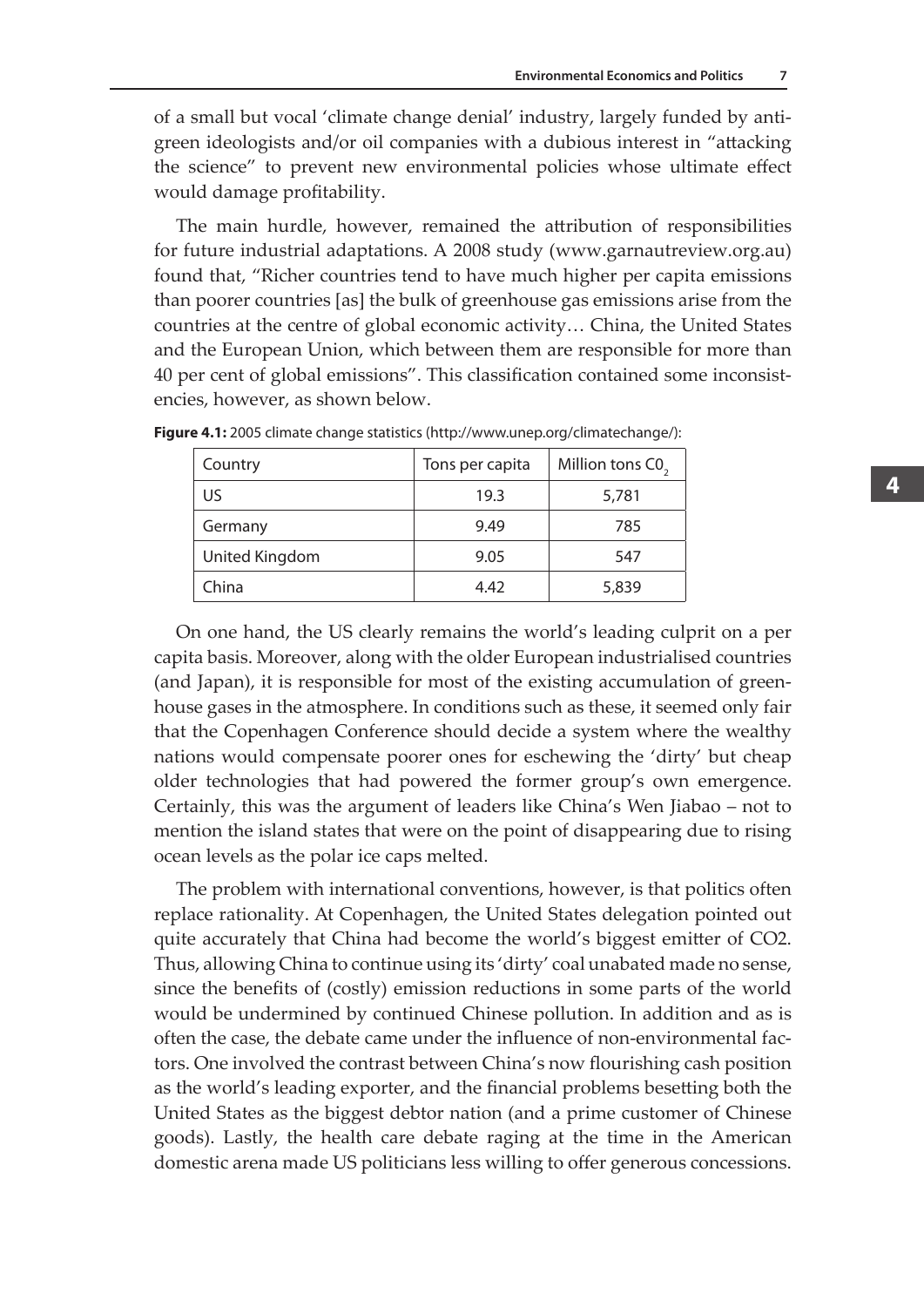Few of the policy-makers present at the Conference were able to focus on the ecological imperative without tying it to the other battles demanding their attention.

Despite the many long months of preparation and weeks of direct negotiation, Copenhagen only narrowly avoided complete failure in the end. The final agreement contained no absolute commitments to deep cuts in carbon emissions, nor did China or other emerging countries – such as Brazil or India - cave in to US pressure to establish an international monitoring system (Watts and Vidal 2009). In general, developing countries promised only to engage in measures restricting emissions growth. The net result was that many environmental activists saw Copenhagen as a missed opportunity to prevent the Earth reaching a tipping point beyond which global warming processes would become unstoppable. Some called it a "fiasco".

On the other hand, Copenhagen did commit all signatories to keeping global temperature rises below 2 degrees (enshrining what had previously been a mere objective) – and dictated that governments quickly develop 'carbon budgets' detailing the specific metrics capable of guiding their national economies towards a low-carbon future. A long-term funding package worth \$100 billion per annum was also agreed to help poorer countries fund climate change actions. Lastly, further conferences were agreed for the near future, ensuring that climate change remained at the top of the global agenda. It is this aspect that left some observers with a sense of hope at the end of Copenhagen. By formalising understanding of the ecological imperative, the Conference signalled to managers worldwide that carbon reduction will be a permanent fixture in the international business arena. This certainty is key to investment behaviour since it gives people confidence in their ability to predict the future. The ecological imperative is not only scientific and political but also psychological.

Watts, J. and Vidal, J. (20 December 2009), 'China blamed as anger mounts over climate deal', *The Observer*

**Case study questions** 

*A. How effective are United Nations environmental conferences?*

*B. If progress is so patchy, why does the UN continue to organise such conferences?*

*C. What is the outlook for international environmental negotiations post-Copenhagen?*